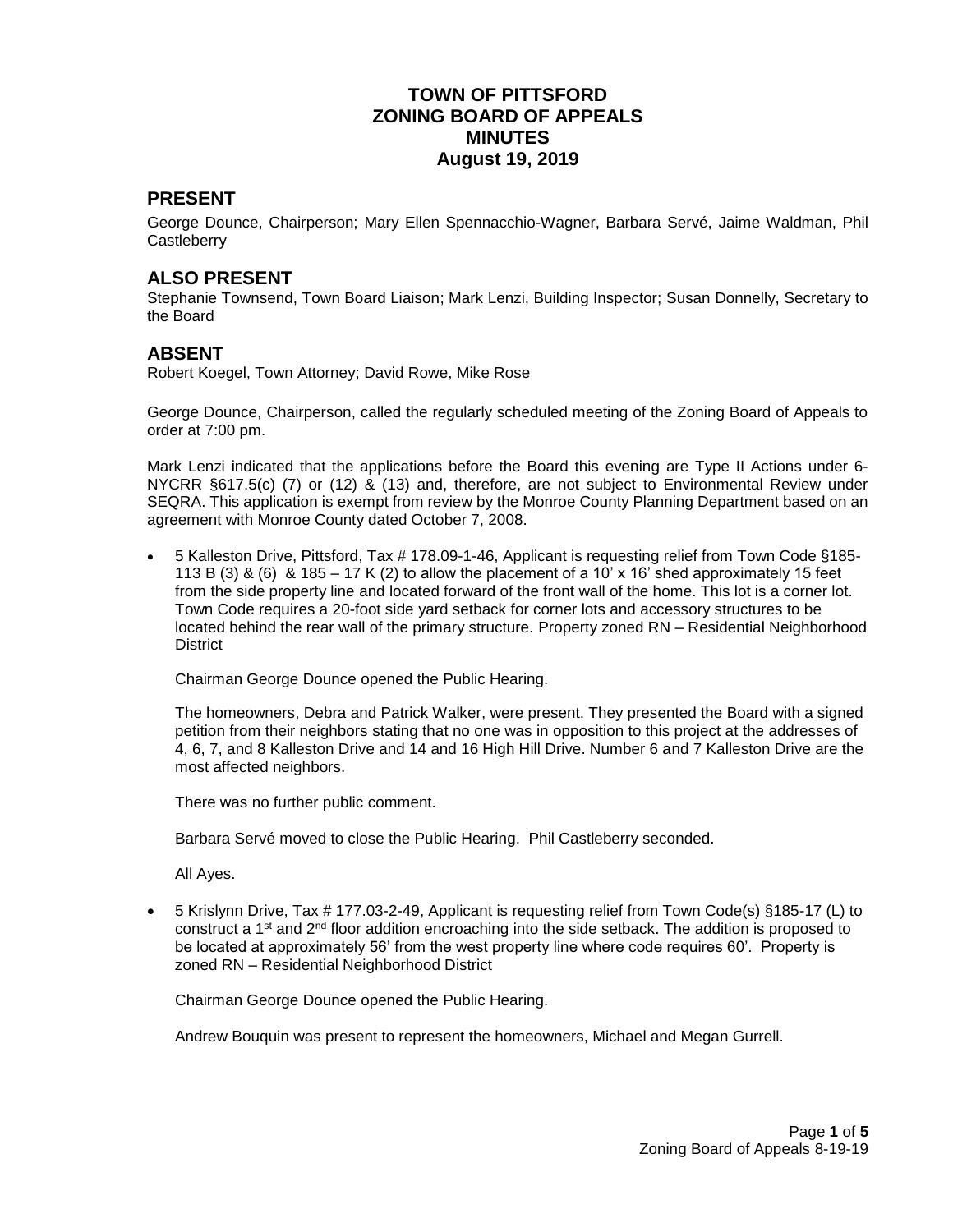It was indicated that the trees to the south are not disrupted by this project. The homeowners wish to start to project by early September 2019.

There was no public comment.

Jaime Waldman moved to close the Public Hearing.

Mary Ellen Spennacchio-Wagner seconded.

All Ayes.

Lot 8 Clover Street, Tax # 150.11-2-22, Applicant is requesting relief from Town Code §185-17 M for the construction of a two story residential home with a height of approximately 45'-3". Town Code limits the height of buildings to 30 feet. Property is zoned RN – Residential Neighborhood District.

Chairman George Dounce opened the Public Hearing.

Jim Fahy of Design Associates was present to represent the property owner.

Mr. Fahy outlined the scope of the two story home project. This home will include a walkout basement. Due to the natural topography of the one acre lot, the grade slopes up 30 feet. A building height of 45' 3" is requested to accommodate this walkout basement. He stated this is a two story home and that the walkout basement is a design feature.

A discussion was held regarding the scale and massing of nearby homes and height variances that were granted for # 4 and #5 Taylors Rise for approximately 37 and 40 feet. Board member Barbara Servé discussed that the homes on Taylors Rise blend in with the neighborhood but the proposed construction will not in comparison to the homes on Clover Street.

The Board commented that no landscaping/screening package has been presented for this project. Mr. Fahy indicated that providing landscaping would not be an issue for the applicant. He indicated the vegetation to the North, South and West would be preserved. He indicated that vegetation in the middle of the lot would be "carved out" for the new home.

Barbara Servé expressed concerns that the vegetation of deciduous trees would be gone in the winter months. Mr. Fahy stated that the homeowner would give their best efforts within reason to provide screening.

Neighboring homes at 530 Clover Hills Drive and 5 Taylors Rise were discussed.

Chairman George asked for public comment.

Dennis Mullen of 3 Taylors Rise indicated that his property backs up to the property at Lot 8. He indicated that his home is similar to others in the neighborhood. His backyard is all trees but they are deciduous and he stated he would be looking at this large home for a large portion of the year when the trees are bare. He stated he is not against the house but is concerned about the height.

John McKenna of 510 Clover Hills Drive expressed that he is very concerned about the view of this proposed home from his property. He stated that there are a mix of large and smaller homes surrounding this property and he has concerns that the height of the proposed structure would have a significant effect on his home value. He invited the Board members to come to his home and view the property from the vantage point of his property. He did not feel a landscape plan would help as it would prove to be slow growing. He encouraged the Board to view the site, expressed that landscaping takes a long time to grow and felt that some of the comments presented by the applicant were inconsistent.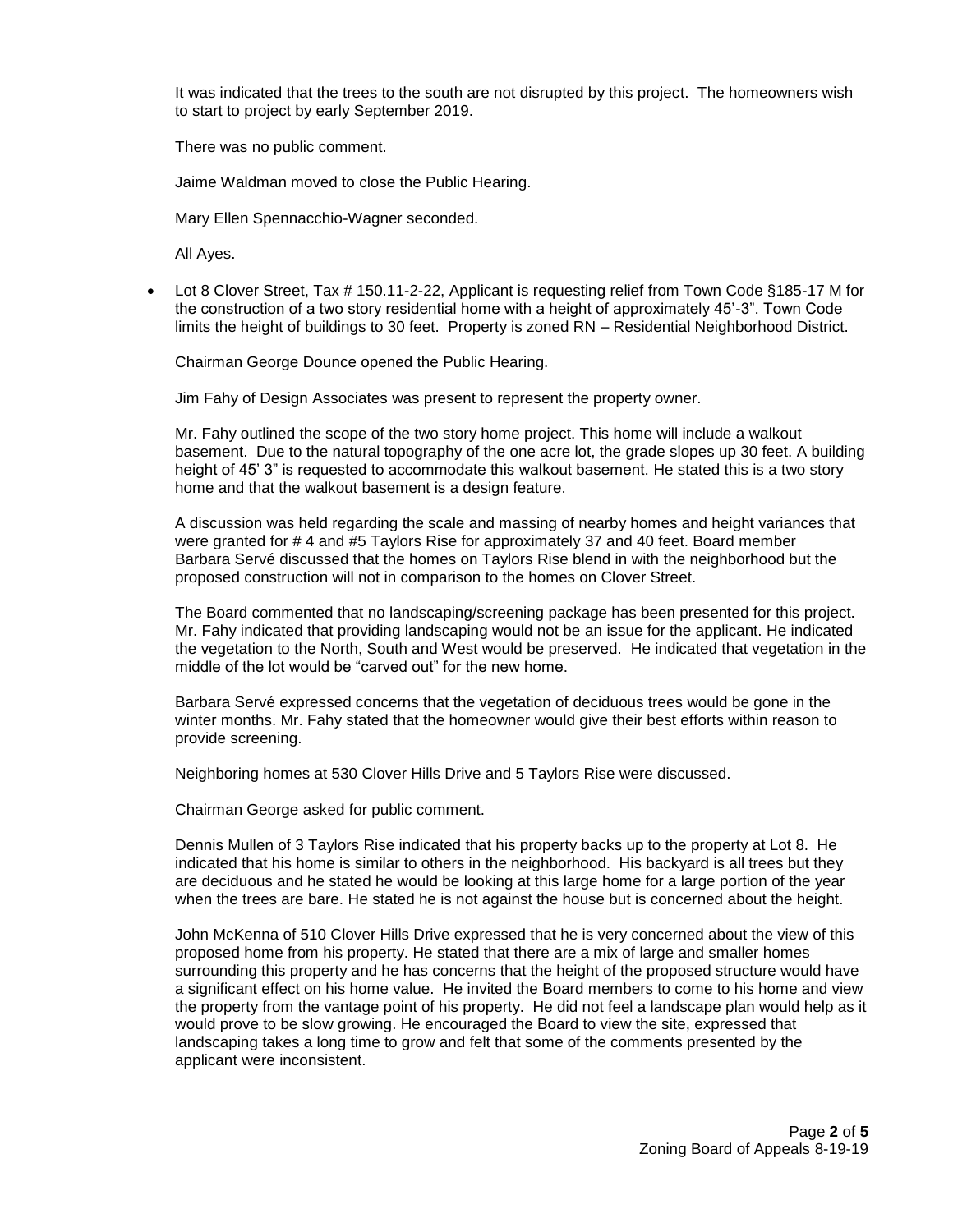Arthur Fitelson of 530 Clover Hills Drive also expressed concerns about the proposed home's height and what he would see from his home.

All the neighbors making public comment left their information with the Town staff in order for the Board to arrange to view the lot from their properties. It was decided that the Board members would visit in small groups as to not constitute a meeting of the Board, not discuss the application but rather to view the site line from the vantage of the concerned neighbors.

George Dounce moved to hold the application open.

All Ayes.

 345 Kilbourn Road, Tax # 138.18-3-1, Applicant is requesting relief from Town Code §185-113 B (1) & (2) for an oversized and over height accessory structure (Detached Garage) located in the rear yard. The oversized accessory structure will be constructed to a height of approximately 25' and approximately 750 sq. ft. Property is zoned RN – Residential Neighborhood District.

Chairman George Dounce opened the Public Hearing.

The homeowner Kim Bailey was present.

She indicated the change in design of the home so that the garage is now detached. She indicated the neighbor in the rear of the property is not concerned about the change. The lot coverage will not increase or decrease with this design change.

There were no further questions from the Board and no public comment.

Barbara Servé moved to close the Public Hearing.

Mary Ellen Spennacchio-Wagner seconded.

All Ayes.

# **DECISION FOR 5 KALLESTON DRIVE – AREA VARIANCE**

A written Resolution to grant the area variance for 5 Kalleston Drive was moved by George Dounce and seconded by Barbara Servé.

Chairman George Dounce called for a roll call vote.

| Michael Rose voted                  | absent |
|-------------------------------------|--------|
| Barbara Servé voted                 | ave    |
| Jaime Waldman voted                 | ave    |
| David Rowe voted                    | absent |
| Mary Ellen Spennacchio-Wagner voted | ave    |
| George Dounce voted                 | aye    |
| Phil Castleberry voted              | aye    |

The approved Resolution contains the following Specific Conditions:

- 1. This variance is granted only for the plans submitted and prepared by the Applicant dated August 8, 2019.
- 2. All construction is to be completed by December 31, 2020.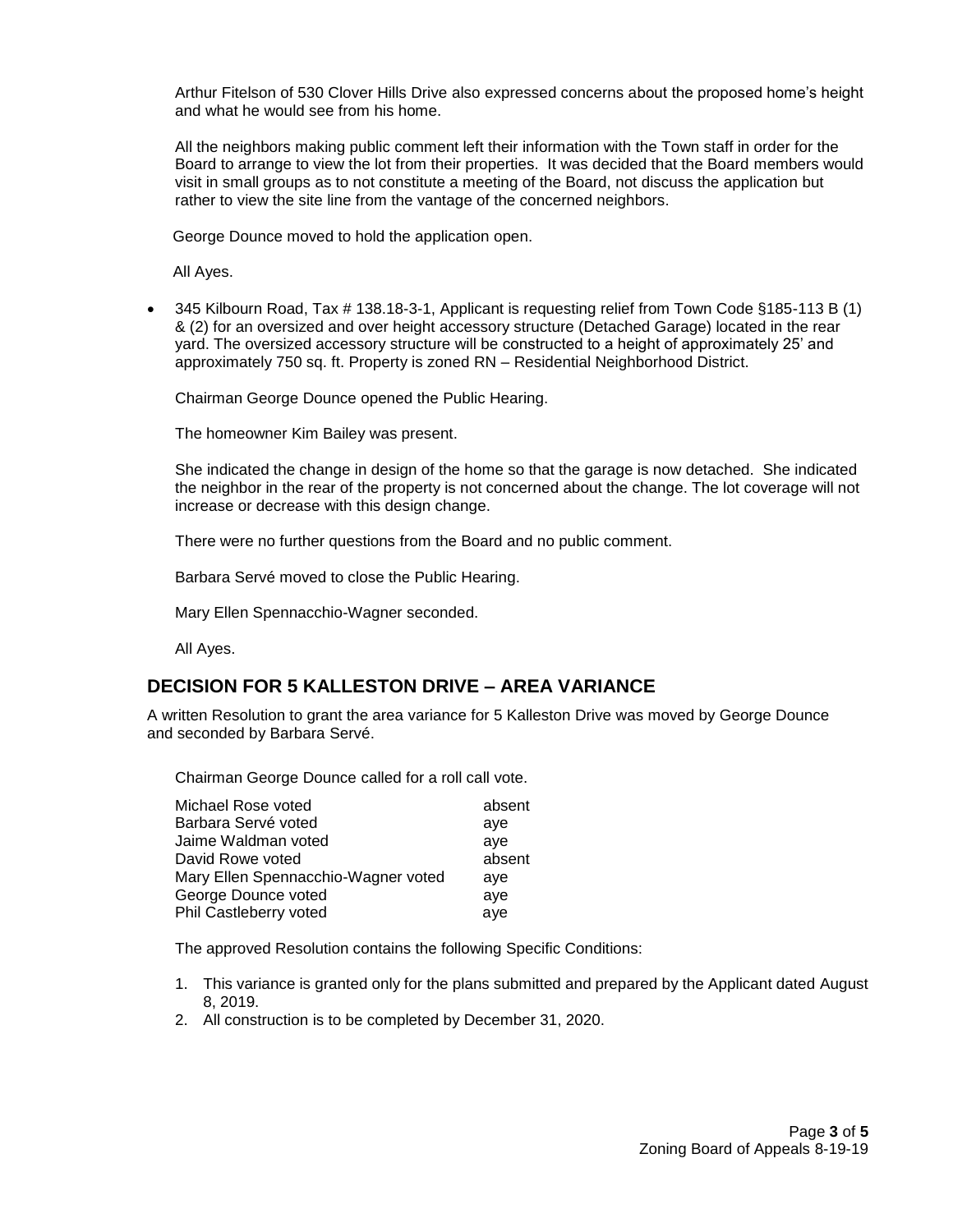# **DECISION FOR 5 KRISLYNN DRIVE – AREA VARIANCE**

A written Resolution to grant the area variance for 5 Krislynn Drive was moved by Jaime Waldman and seconded by Phil Castleberry.

Chairman George Dounce called for a roll call vote.

| Michael Rose voted                  | absent |
|-------------------------------------|--------|
| Barbara Servé voted                 | ave    |
| Jaime Waldman voted                 | ave    |
| David Rowe voted                    | absent |
| Mary Ellen Spennacchio-Wagner voted | ave    |
| George Dounce voted                 | aye    |
| Phil Castleberry voted              | aye    |

The approved Resolution contains the following Specific Conditions:

- 1. This variance is granted only for the plans submitted and prepared by the Applicant dated June 13, 2019.
- 2. All construction is to be completed by December 31, 2022.
- 3. This application is subject to the approval of the Design Review and Historic Preservation Board.

# **DECISION FOR 345 KILBOURN ROAD – AREA VARIANCE**

A written Resolution to grant the area variance for 345 Kilbourn Road was moved by Mary Ellen Spennacchio-Wagner and seconded by George Dounce. .

Chairman George Dounce called for a roll call vote.

| Michael Rose voted                  | absent |
|-------------------------------------|--------|
| Barbara Servé voted                 | aye    |
| Jaime Waldman voted                 | ave    |
| David Rowe voted                    | absent |
| Mary Ellen Spennacchio-Wagner voted | ave    |
| George Dounce voted                 | ave    |
| Phil Castleberry voted              | aye    |

The approved Resolution contains the following Specific Conditions:

- 1. This variance is granted only for the plans submitted and prepared by the Applicant dated August 8, 2019.
- 2. All construction is to be completed by December 31, 2020.

# **APPROVAL OF THE MEETING MINUTES OF JULY 15, 2019**

George Dounce moved to accept the minutes of July 15, 2019 with corrections.

VOICE VOTE: Ayes – All

### **OTHER – Point Persons for September meeting**

5611 Palmyra Road – George Dounce

64 Landsdowne Lane – Phil Castleberry

790 Linden Avenue – Mike Rose